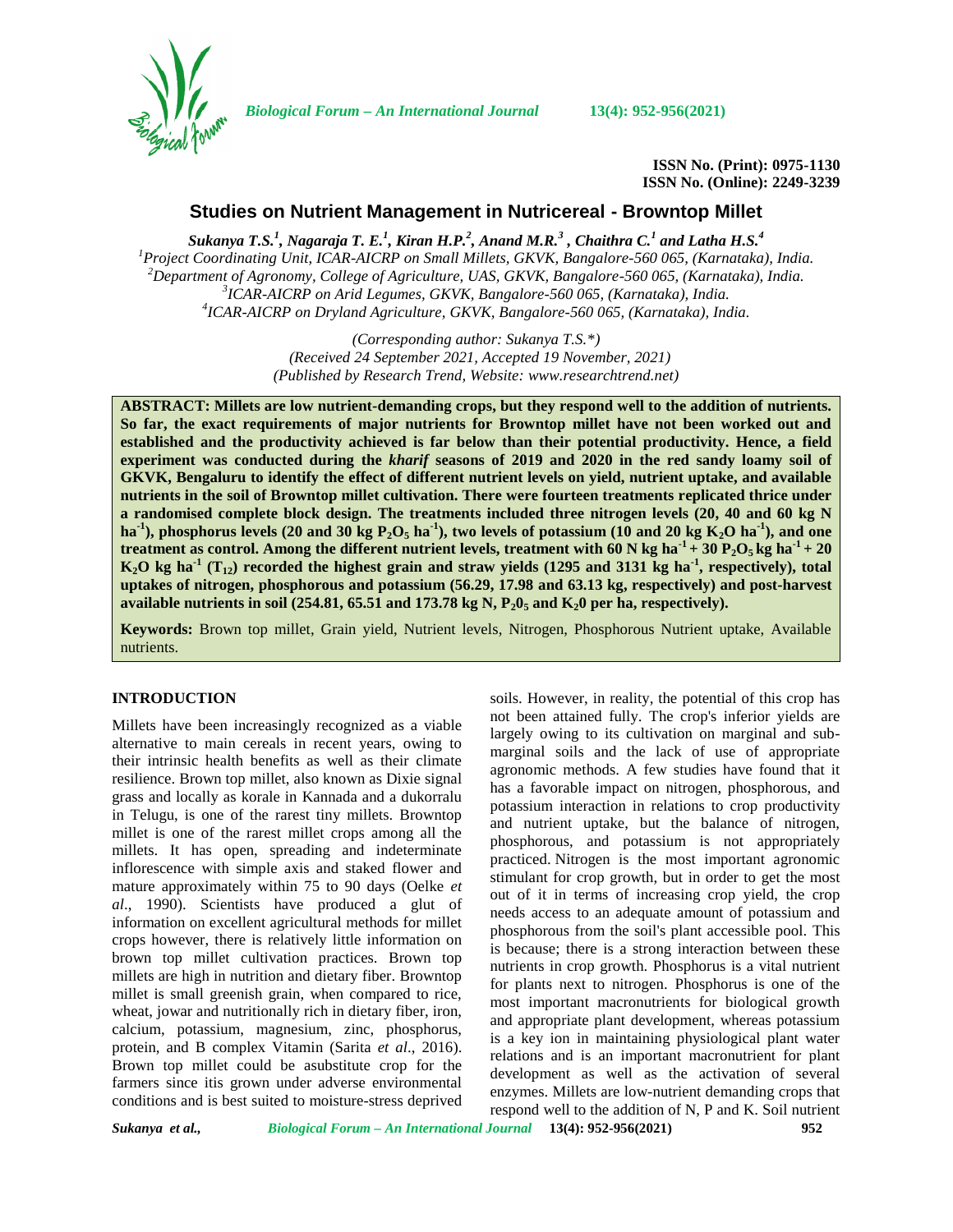status and cultivation of improved varieties in millets need balanced fertilizer through external fertilizers. The exact requirement of major nutrients for Browntop millet is not worked out and established so far. As this millet is of short duration and has high canopy growth compared to other millets, nutrient management is critical for increasing crop plant growth and yield while also maintaining soil fertility. Hence in the present study is planned to know the optimum requirement of nitrogen, phosphorous and potassium requirement of Browntop millet and their interactions for higher performance of the crop.

### **MATERIAL AND METHODS:**

During the *kharif* season of 2019 and 2020, the research was carried out at the Zonal Agricultural Research Station, University of Agricultural Sciences, GKVK, Bangalore, to investigate the impact of various nutrient levels on yield, uptake of major nutrients and available NPK in soil of Brown top millet cultivation.The soil in the trial was a red sandy loam with an acidic pH (5.95), electrical conductivity  $(0.25 \text{ dSm}^{-1})$ , low organic carbon (0.36 percent), lower available nitrogen (152.80 kg/ha), higher available phosphorus (58.45 kg/ha), and medium available potassium (232.65 kg/ha), and the experiment encompassed fourteen treatments with three replicationand organized under randomized complete block design (RCBD). Treatments tested were,  $T_1$ : 20:20:10 kg  $N: P_2O_5: K_2Oha^{-1}$ ,  $T_2: 20:20:20$  kg per p  $N: P_2O_5: K_2O$  ha<sup>-1</sup>, T<sub>3</sub>: 20:30:10 kg  $N: P_2O_5: K_2O$  ha<sup>-1</sup>, T<sub>4</sub>: [ 20:30:20 kg  $N: P_2O_5: K_2O$  ha<sup>-1</sup>, T<sub>5</sub>: 40:20:10 kg such  $N: P_2O_5: K_2O$  ha<sup>-1</sup>,  $T_6: 40:20:20$  kg  $N: P_2O_5: K_2O$  ha<sup>-1</sup>,  $T_7:$  $T_7$ : 40:30:10 kg  $N: P_2O_5: K_2O$  ha<sup>-1</sup>, T<sub>8</sub>: 40:30:20 kg (201)  $N: P_2O_5: K_2O$  ha<sup>-1</sup>, T<sub>9</sub>: 60:20:10 kg  $N: P_2O_5: K_2O$  ha<sup>-1</sup>, T<sub>10</sub>: 1 60:20:20 kg  $N: P_2O_5: K_2O$  ha<sup>-1</sup>,  $T_{11}$ : 60:30:10 kg appli  $N: P_2O_5: K_2O$  ha<sup>-1</sup>, T<sub>12</sub>: 60:30:20 kg  $N: P_2O_5: K_2O$  ha<sup>-1</sup>, we  $T_{13}$ : 40:20:0 kg N:P<sub>2</sub>O<sub>5</sub>:K<sub>2</sub>O ha<sup>-1</sup> and T<sub>14</sub>: Control. Dundukorale was sown at the planting geometry i.e., spacing of  $45 \times 10$  cm in June month (*Kharif*) of 2019 and 2020. Data collected over both the years on crop

performance are averaged and the uptake of nutrient was calculated using nutrient content in crop and crop yield and available soil N,  $P_2O_5$  and  $K_2O$  were analyzedusing alkaline permanganate method, Olsen's method and Flame photometry (Neutral normal ammonium acetate), respectively. The data on various features was evaluated statistically using the conventional approach, and the results were confirmed at a 5% level of significance.

#### **RESULTS AND DISCUSSION**

**Yield** (kg ha<sup>-1</sup>). The grain yield (kg ha<sup>-1</sup>) at treatment *i.e.*, T<sub>12</sub>, application of 60 kg N ha<sup>-1</sup> + 30 kg P<sub>2</sub>O<sub>5</sub> ha<sup>-1</sup> + 20 kg K<sub>2</sub>O ha<sup>-1</sup> (1295 kg ha<sup>-1</sup>) was significantly superior over 40 kg N ha<sup>-1</sup> + 20 kg P<sub>2</sub>O<sub>5</sub> ha<sup>-1</sup> (903 kg ha<sup>-1</sup>) (T<sub>13</sub>) and control (762 kg ha<sup>-1</sup>) (T<sub>14</sub>). Whereas, straw yield at  $T_{12}$  (3131 kg ha<sup>-1</sup>) was found significantly higher when compared to other applications and was found on par with an application of 60 kg N ha<sup>-1</sup> + 30 kg P<sub>2</sub>O<sub>5</sub> ha<sup>-1</sup> + 10 kg K<sub>2</sub>O ha<sup>-1</sup> (2799 kg ha<sup>-1</sup>) (T<sub>11</sub>) but these two treatments were significantly higher over other treatments and the control has recorded pointedly lower straw yield (1682 kg ha<sup>-1</sup>) (T<sub>14</sub>). However, the harvest index in Brown top millet did not vary significantly due to fertilizer levels.

The increased grain and straw yield (Table 1) was due to the interaction effects of nitrogen, phosphorus, and potassium, which resulted in a higher number of leaves per plant, leaf area, total dry matter accumulation in the plant, and its accumulation in various plant portions such as the leaf, stem, and tillers. These observations are in line with the studies made by Vimalan *et al*. (2019), who reported that a higher straw yield (4595 kg ha<sup>-1</sup>) in barnyard millet was attained when NPK was applied at the rate of  $60-20-15$  kg ha<sup>-1</sup> Similar findings were also reported by Apoorva *et al.,* (2010), Basavarajappa *et al.,* (2002); Bhomte *et al.,* (2016), Maitra *et al.*, (2001); Radha (2019); Rakesh *et al.,* (2015), who found that NPK fertilizer boosted the grain and straw yield of crops.

**Table 1: Grain yield, straw yield and harvest index as influenced by different levels of major nutrients in Brown top millet.**

| <b>Treatments</b>                                                                                     | Grain yield $(kg ha-1)$ | Straw yield $(kg ha-1)$ | <b>Harvest</b> index |
|-------------------------------------------------------------------------------------------------------|-------------------------|-------------------------|----------------------|
| T <sub>1</sub> : 20:20:10 N:P <sub>2</sub> O <sub>5</sub> :K <sub>2</sub> O kg ha <sup>-1</sup>       | 841                     | 1786                    | 0.319                |
| $T_2$ : 20:20:20 N:P <sub>2</sub> O <sub>5</sub> :K <sub>2</sub> O kg ha <sup>-1</sup>                | 850                     | 1875                    | 0.311                |
| <b>T<sub>3</sub></b> : 20:30:10 N:P <sub>2</sub> O <sub>5</sub> :K <sub>2</sub> O kg ha <sup>-1</sup> | 873                     | 1910                    | 0.314                |
| T <sub>4</sub> : 20:30:20 N:P <sub>2</sub> O <sub>5</sub> :K <sub>2</sub> O kg ha <sup>-1</sup>       | 918                     | 2142                    | 0.300                |
| $T_5$ : 40:20:10 N:P <sub>2</sub> O <sub>5</sub> :K <sub>2</sub> O kg ha <sup>-1</sup>                | 911                     | 2033                    | 0.307                |
| $T_6$ : 40:20:20 N:P <sub>2</sub> O <sub>5</sub> :K <sub>2</sub> O kg ha <sup>-1</sup>                | 914                     | 2122                    | 0.301                |
| $T_7$ : 40:30:10 N:P <sub>2</sub> O <sub>5</sub> :K <sub>2</sub> O kg ha <sup>-1</sup>                | 934                     | 2215                    | 0.298                |
| T <sub>8</sub> : 40:30:20 N:P <sub>2</sub> O <sub>5</sub> :K <sub>2</sub> O kg ha <sup>-1</sup>       | 1044                    | 2488                    | 0.296                |
| T <sub>9</sub> : 60:20:10 N:P <sub>2</sub> O <sub>5</sub> :K <sub>2</sub> O kg ha <sup>-1</sup>       | 935                     | 2370                    | 0.285                |
| T <sub>10</sub> : 60:20:20 N:P <sub>2</sub> O <sub>5</sub> :K <sub>2</sub> O kg ha <sup>-1</sup>      | 1066                    | 2575                    | 0.292                |
| $T_{11}$ : 60:30:10 N:P <sub>2</sub> O <sub>5</sub> :K <sub>2</sub> O kg ha <sup>-1</sup>             | 1078                    | 2799                    | 0.281                |
| T <sub>12</sub> : 60:30:20 N:P <sub>2</sub> O <sub>5</sub> :K <sub>2</sub> O kg ha <sup>-1</sup>      | 1295                    | 3131                    | 0.292                |
| T <sub>13</sub> : 40:20:0 N:P <sub>2</sub> O <sub>5</sub> :K <sub>2</sub> O kg ha <sup>-1</sup>       | 903                     | 1994                    | 0.312                |
| $T_{14}$ : Control                                                                                    | 762                     | 1682                    | 0.313                |
| $S.$ Em $\pm$                                                                                         | 65.85                   | 146.28                  | 0.017                |
| C.D. at $5%$                                                                                          | 199.75                  | 443.76                  | <b>NS</b>            |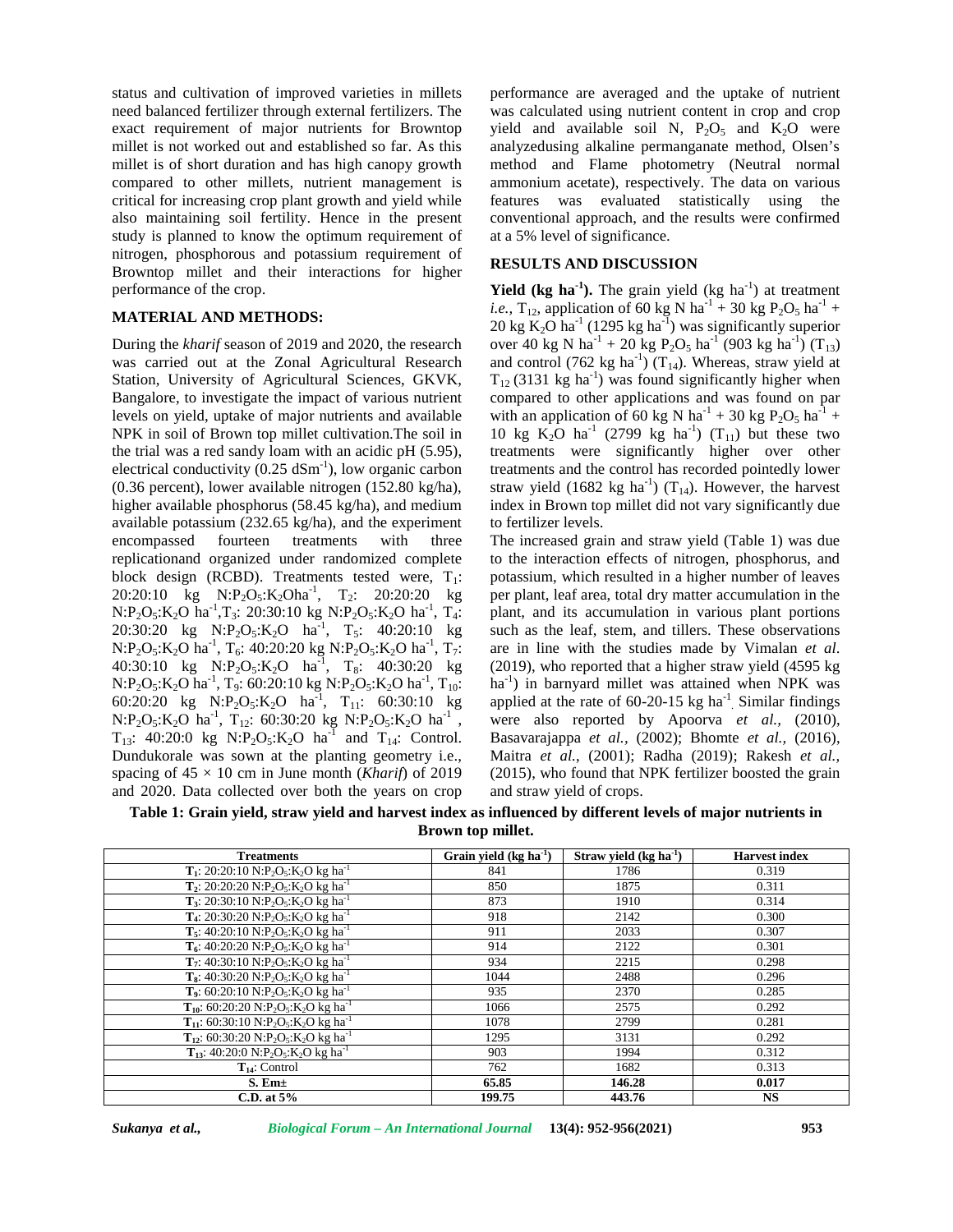**Nutrient content (%).** Table 2 and 3 shows the findings of plant and grain sample analysis, including nitrogen (%), phosphorus (%) and potassium (%) content in plants and grains as influenced by varied levels of nutrients.

**Nutrient content in plant.** Per cent of nitrogen, phosphorus and potassium content in plant was not fluctuated significantly owing to different nutrient levels. However, a numerically higher per cent of nitrogen in the plant was found with the application of 60 kg N ha<sup>-1</sup> + 30 kg P<sub>2</sub>O<sub>5</sub> ha<sup>-1</sup> + 20 kg K<sub>2</sub>O ha<sup>-1</sup> (1.17, 0.36 and 1.68 %, respectively). Whereas, lower per cent of nitrogen, phosphorus and potassium content (1.06, 0.26 and 0.68 %, respectively) in plant was recorded with control (Table 2).

**Nutrient content in grain.** The content of nutrients in grain did not vary much as a result of fertilizer levels. However, using 60 kg N ha<sup>-1</sup> + 30 kg P<sub>2</sub>O<sub>5</sub> ha<sup>-1</sup> + 20 kg  $K<sub>2</sub>O$  ha<sup>-1</sup> resulted in a numerically higher percentage of nitrogen, phosphorus, and potassium in grain (1.53, 0.52 and 0.80 percent, respectively). In contrast, the control grain had reduced nitrogen, phosphorus, and potassium content (1.43, 0.39, and 0.68 percent, respectively) (Table 2).

| <b>Treatments</b>                                                                                      | <b>Plant N</b> | <b>Grain N</b> | Plant P   | <b>Grain P</b> | Plant K   | <b>Grain K</b> |
|--------------------------------------------------------------------------------------------------------|----------------|----------------|-----------|----------------|-----------|----------------|
| <b>T</b> <sub>1</sub> : 20:20:10 N:P <sub>2</sub> O <sub>5</sub> :K <sub>2</sub> O kg ha <sup>-1</sup> | 1.09           | 1.45           | 0.28      | 0.41           | 1.59      | 0.72           |
| <b>T</b> <sub>2</sub> : 20:20:20 N:P <sub>2</sub> O <sub>5</sub> :K <sub>2</sub> O kg ha <sup>-1</sup> | 1.10           | 1.46           | 0.28      | 0.41           | 1.61      | 0.73           |
| <b>T<sub>3</sub></b> : 20:30:10 N:P <sub>2</sub> O <sub>5</sub> :K <sub>2</sub> O kg ha <sup>-1</sup>  | 1.11           | 1.47           | 0.29      | 0.42           | 1.60      | 0.72           |
| T <sub>4</sub> : 20:30:20 N:P <sub>2</sub> O <sub>5</sub> :K <sub>2</sub> O kg ha <sup>-1</sup>        | 1.12           | 1.48           | 0.30      | 0.42           | 1.62      | 0.73           |
| <b>T</b> <sub>5</sub> : 40:20:10 N:P <sub>2</sub> O <sub>5</sub> :K <sub>2</sub> O kg ha <sup>-1</sup> | 1.13           | 1.49           | 0.31      | 0.44           | 1.64      | 0.74           |
| $T_6$ : 40:20:20 N:P <sub>2</sub> O <sub>5</sub> :K <sub>2</sub> O kg ha <sup>-1</sup>                 | 1.13           | 1.49           | 0.32      | 0.45           | 1.65      | 0.75           |
| $T_7$ : 40:30:10 N:P <sub>2</sub> O <sub>5</sub> :K <sub>2</sub> O kg ha <sup>-1</sup>                 | 1.14           | 1.50           | 0.33      | 0.45           | 1.64      | 0.74           |
| <b>T<sub>s</sub></b> : 40:30:20 N:P <sub>2</sub> O <sub>5</sub> :K <sub>2</sub> O kg ha <sup>-1</sup>  | 1.14           | 1.50           | 0.33      | 0.46           | 1.65      | 0.76           |
| T <sub>9</sub> : 60:20:10 N:P <sub>2</sub> O <sub>5</sub> :K <sub>2</sub> O kg ha <sup>-1</sup>        | 1.15           | 1.51           | 0.34      | 0.47           | 1.66      | 0.77           |
| $T_{10}$ : 60:20:20 N:P <sub>2</sub> O <sub>5</sub> :K <sub>2</sub> O kg ha <sup>-1</sup>              | 1.16           | 1.52           | 0.34      | 0.49           | 1.67      | 0.78           |
| T <sub>11</sub> : 60:30:10 N:P <sub>2</sub> O <sub>5</sub> :K <sub>2</sub> O kg ha <sup>-1</sup>       | 1.16           | 1.52           | 0.35      | 0.49           | 1.66      | 0.77           |
| $T_{12}$ : 60:30:20 N:P <sub>2</sub> O <sub>5</sub> :K <sub>2</sub> O kg ha <sup>-1</sup>              | 1.17           | 1.53           | 0.36      | 0.52           | 1.68      | 0.80           |
| $T_{13}$ : 40:20:0 N:P <sub>2</sub> O <sub>5</sub> :K <sub>2</sub> O kg ha <sup>-1</sup>               | 1.13           | 1.50           | 0.31      | 0.43           | 1.57      | 0.70           |
| $T_{14}$ : Control                                                                                     | 1.06           | 1.43           | 0.26      | 0.39           | 1.55      | 0.68           |
| $S.$ Em $\pm$                                                                                          | 0.05           | 0.05           | 0.03      | 0.02           | 0.05      | 0.03           |
| C.D. at $5%$                                                                                           | <b>NS</b>      | <b>NS</b>      | <b>NS</b> | <b>NS</b>      | <b>NS</b> | <b>NS</b>      |

NS-Non significant

**Total Nutrient uptake (kg ha-1) by the crop.** The application of 60:30:20 kg N:P<sub>2</sub>O<sub>5</sub>:K<sub>2</sub>O ha<sup>-1</sup> resulted in significantly higher total nitrogen, phosphorus and potassium uptake  $(56.29, 17.98, \text{ and } 63.13 \text{kg h}a^{-1}, \text{ N}$ respectively) than 40:30:20 kg N:P<sub>2</sub>O<sub>5</sub>:K<sub>2</sub>O ha<sup>-1</sup> (44.09, 13.05, and 48.95, respectively), 20:30:20 kg of

 $N: P_2O_5: K_2O$  ha<sup>-1</sup> (28.96, 7.34 and 31.37, respectively) and control (28.96, 7.34 and 31.37, respectively). However, the results obtained at 60:30:20 kg  $NP_2O_5K_2O$  ha<sup>-1</sup>and 60:30:10 kg N:  $P_2O_5$ :  $K_2O$  ha<sup>-1</sup> (49.11, 15.48 and 54.82, respectively) found on par with each other (Table 3).

**Table 3: Uptake of nutrient (kg ha-1) as influenced by different levels of major nutrients in Browntop millet.**

| <b>Treatments</b>                                                                                      | <b>Total N</b> | <b>Total P</b> | <b>Total K</b> |
|--------------------------------------------------------------------------------------------------------|----------------|----------------|----------------|
| T <sub>1</sub> : 20:20:10 N:P <sub>2</sub> O <sub>5</sub> :K <sub>2</sub> O kg ha <sup>-1</sup>        | 31.83          | 8.51           | 34.48          |
| T <sub>2</sub> : 20:20:20 N:P <sub>2</sub> O <sub>5</sub> :K <sub>2</sub> O kg ha <sup>-1</sup>        | 32.98          | 8.78           | 36.30          |
| T <sub>3</sub> : 20:30:10 N:P <sub>2</sub> O <sub>5</sub> :K <sub>2</sub> O kg ha <sup>-1</sup>        | 34.17          | 9.17           | 36.81          |
| T <sub>4</sub> : 20:30:20 N:P <sub>2</sub> O <sub>5</sub> :K <sub>2</sub> O kg ha <sup>-1</sup>        | 37.59          | 10.44          | 41.74          |
| T <sub>5</sub> : 40:20:10 N:P <sub>2</sub> O <sub>5</sub> :K <sub>2</sub> O kg ha <sup>-1</sup>        | 36.71          | 10.49          | 40.13          |
| $T_6$ : 40:20:20 N:P <sub>2</sub> O <sub>5</sub> :K <sub>2</sub> O kg ha <sup>-1</sup>                 | 37.59          | 10.97          | 41.81          |
| $T_7$ : 40:30:10 N:P <sub>2</sub> O <sub>5</sub> :K <sub>2</sub> O kg ha <sup>-1</sup>                 | 39.50          | 11.61          | 43.35          |
| $T_8$ : 40:30:20 N:P <sub>2</sub> O <sub>5</sub> :K <sub>2</sub> O kg ha <sup>-1</sup>                 | 44.09          | 13.05          | 48.95          |
| T <sub>9</sub> : 60:20:10 N:P <sub>2</sub> O <sub>5</sub> :K <sub>2</sub> O kg ha <sup>-1</sup>        | 41.37          | 12.68          | 46.78          |
| T <sub>10</sub> : 60:20:20 N:P <sub>2</sub> O <sub>5</sub> :K <sub>2</sub> O kg ha <sup>-1</sup>       | 45.92          | 13.97          | 51.53          |
| $T_{11}$ : 60:30:10 N:P <sub>2</sub> O <sub>5</sub> :K <sub>2</sub> O kg ha <sup>-1</sup>              | 49.11          | 15.48          | 54.82          |
| T <sub>12</sub> : 60:30:20 N:P <sub>2</sub> O <sub>5</sub> :K <sub>2</sub> O kg ha <sup>-1</sup>       | 56.29          | 17.98          | 63.13          |
| <b>T</b> <sub>13</sub> : 40:20:0 N:P <sub>2</sub> O <sub>5</sub> :K <sub>2</sub> O kg ha <sup>-1</sup> | 36.28          | 10.11          | 37.73          |
| $T_{14}$ : Control                                                                                     | 28.96          | 7.34           | 31.37          |
| $S.$ Em $\pm$                                                                                          | 2.28           | 1.08           | 2.96           |
| C.D. at $5%$                                                                                           | 6.94           | 3.29           | 7.99           |

*Sukanya et al., Biological Forum – An International Journal* **13(4): 952-956(2021) 954 Brown top millet absorption of total nitrogen,** phosphorus, and potassium was significantly higher when 60:30:20 kg N:  $P_2O_5$ : K<sub>2</sub>O 20 ha<sup>-1</sup> was applied (Table 2), as there was higher translocation to the reproductive portions. The increased uptake was due to the increased concentration of nutrients in both grain

and straw, which contributed to the increased absorption. The uptake of total nitrogen, phosphorus, and potassium by plants was increased when more nitrogen, phosphorus, and potassium were applied. The findings are in line with the results of Singh *et al.* (2012).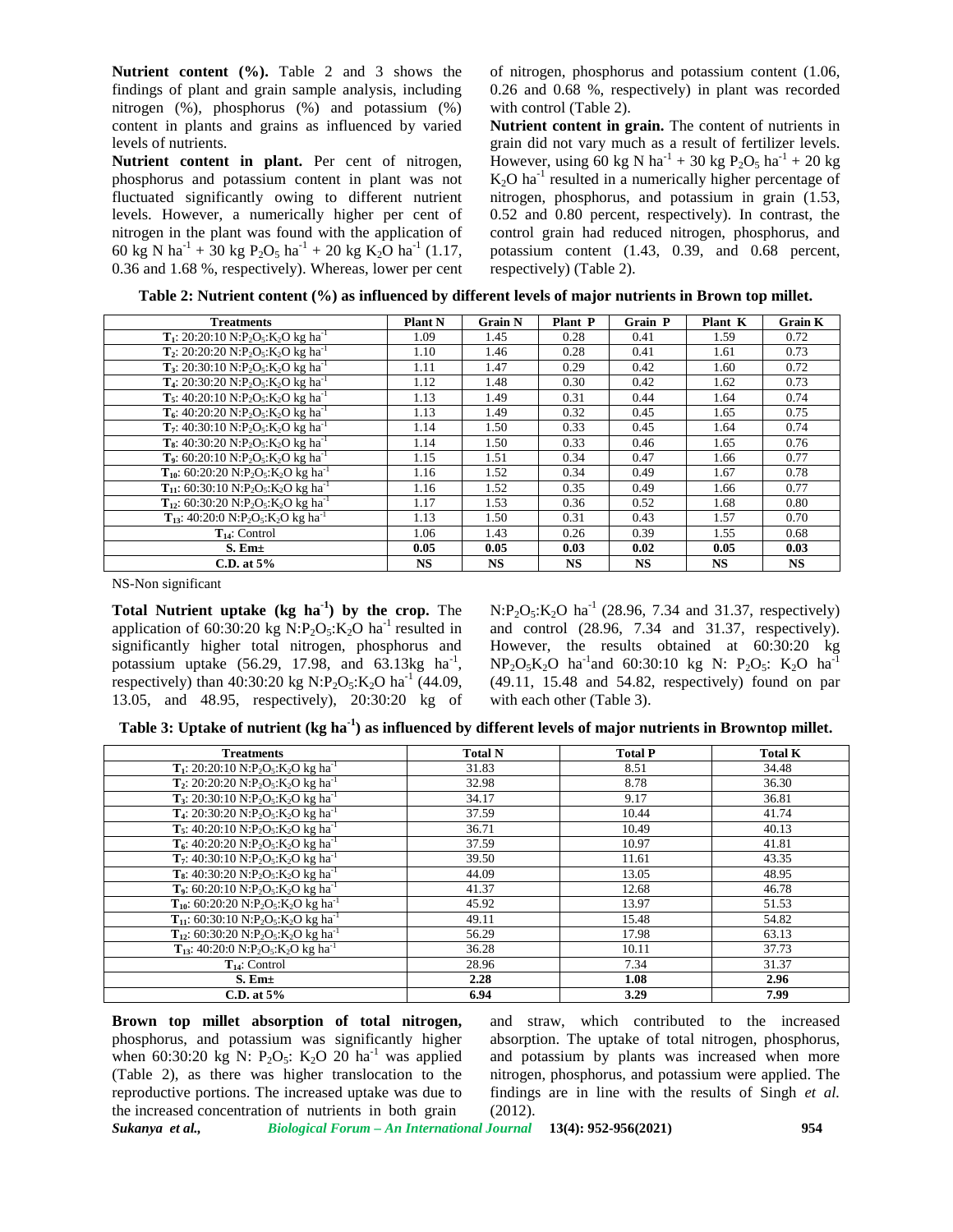Available soil nutrient status after the crop. Different nutrient levels had a significant impact on the available nutrient status of the soil after the harvest of brown top millet (Table 4). Application of 60:30:20 kg  $N: P_2O_5: K_2O$  ha<sup>-1</sup> has recorded significantly higher available nitrogen  $(254.81 \text{ kg} \text{ ha}^{-1})$ , phosphorus  $(65.51 \text{ m})$ kg ha<sup>-1</sup>) and potassium (173.78 kg ha<sup>-1</sup>) contentin soil after harvest of brown top millet as compared to the application of 40:20:0 kg  $N: P_2O_5: K_2O$  ha<sup>-1</sup> (226.24,  $51.12$  and  $124.49$  kg ha<sup>-1</sup>, respectively) and control (  $(189.20, 44.09, \text{ and } 119.48 \text{ kg ha}^{-1}$ , respectively).

The integration of farm yard manure with NPK fertilizers achieves a high degree of synchrony between nutrient release and plant demand, also enhancing available nitrogen status. The results obtained are in line with the conclusions of Gajanana *et al*., (2000); Chesti *et al*., (2013); Gajbhiye *et al*., (2017). The dissolution of native phosphorus compounds due to the presence of farm yard manure compiled with inorganic nitrogen and phosphorus synergistic effects paved the way for the retention of higher phosphorus levels in the soil. This result agrees with the findings of Prakash (2010). The uptake pattern, lesser availability and fixation might be the reason for the lower levels of potassium. The results support the findings of Vidyavathi *et al*., (2012).

| Table 4: Available nutrient in soil as influenced by different levels of major nutrients in Browntop millet. |  |
|--------------------------------------------------------------------------------------------------------------|--|
|                                                                                                              |  |

| <b>Treatments</b>                                                                                     | <b>Available N</b> | <b>Available P</b> | Available K |
|-------------------------------------------------------------------------------------------------------|--------------------|--------------------|-------------|
|                                                                                                       | $(kg ha^{-1})$     | $(kg ha-1)$        | $(kg ha-1)$ |
| $T_1$ : 20:20:10 N:P <sub>2</sub> O <sub>5</sub> :K <sub>2</sub> O kg ha <sup>-1</sup>                | 211.15             | 48.85              | 137.89      |
| $T_2$ : 20:20:20 N:P <sub>2</sub> O <sub>5</sub> :K <sub>2</sub> O kg ha <sup>-1</sup>                | 215.33             | 49.01              | 147.47      |
| <b>T<sub>3</sub></b> : 20:30:10 N:P <sub>2</sub> O <sub>5</sub> :K <sub>2</sub> O kg ha <sup>-1</sup> | 217.70             | 51.07              | 140.84      |
| <b>T<sub>4</sub></b> : 20:30:20 N:P <sub>2</sub> O <sub>5</sub> :K <sub>2</sub> O kg ha <sup>-1</sup> | 221.24             | 51.63              | 145.21      |
| $T_5$ : 40:20:10 N:P <sub>2</sub> O <sub>5</sub> :K <sub>2</sub> O kg ha <sup>-1</sup>                | 223.33             | 52.22              | 146.50      |
| $T_6$ : 40:20:20 N:P <sub>2</sub> O <sub>5</sub> :K <sub>2</sub> O kg ha <sup>-1</sup>                | 226.47             | 53.09              | 149.60      |
| $T_7$ : 40:30:10 N:P <sub>2</sub> O <sub>5</sub> :K <sub>2</sub> O kg ha <sup>-1</sup>                | 228.36             | 54.35              | 148.66      |
| <b>T<sub>8</sub></b> : 40:30:20 N:P <sub>2</sub> O <sub>5</sub> :K <sub>2</sub> O kg ha <sup>-1</sup> | 230.65             | 55.50              | 155.86      |
| <b>T<sub>9</sub></b> : 60:20:10 N:P <sub>2</sub> O <sub>5</sub> :K <sub>2</sub> O kg ha <sup>-1</sup> | 234.83             | 57.67              | 156.80      |
| $T_{10}$ : 60:20:20 N:P <sub>2</sub> O <sub>5</sub> :K <sub>2</sub> O kg ha <sup>-1</sup>             | 242.21             | 58.06              | 166.70      |
| $T_{11}$ : 60:30:10 N:P <sub>2</sub> O <sub>5</sub> :K <sub>2</sub> O kg ha <sup>-1</sup>             | 246.35             | 63.59              | 162.69      |
| $T_{12}$ : 60:30:20 N:P <sub>2</sub> O <sub>5</sub> :K <sub>2</sub> O kg ha <sup>-1</sup>             | 254.81             | 65.51              | 173.78      |
| $T_{13}$ : 40:20:0 N:P <sub>2</sub> O <sub>5</sub> :K <sub>2</sub> O kg ha <sup>-1</sup>              | 226.24             | 51.12              | 124.49      |
| $T_{14}$ : Control                                                                                    | 189.20             | 44.09              | 119.48      |
| $S.$ Em $\pm$                                                                                         | 3.67               | 2.13               | 5.20        |
| C.D. at $5\%$                                                                                         | 11.15              | 6.48               | 15.80       |

**Nutrient balance sheet.** The net loss of nitrogen and phosphorus was pragmatic in all treatments (Table 5). Lower loss  $(29.85 \text{ and } 30.81 \text{ kg ha}^{-1}$ , respectively) was po detected with application of 60:30:20 kg N:  $P_2O_5$ : K<sub>2</sub>O ha<sup>-1</sup>. Whereas, higher loss  $(64.75 \text{ and } 54.06 \text{ kg} \text{ ha}^{-1}$ , c , respectively) was observed 60:20:10 kg N:  $P_2O_5$ : K<sub>2</sub>O ha<sup>-1</sup>and 20:30:10 kg N: P<sub>2</sub>O<sub>5</sub>: K<sub>2</sub>O ha<sup>-1</sup>, respectively. Higher loss of potassium  $(60.80 \text{ kg ha}^{-1})$  was found in

control (60.80 kg ha<sup>-1</sup>) followed by 20:20:10 kg N:  $P_2O_5$ : K<sub>2</sub>O ha<sup>-1</sup> (49.28 kg ha<sup>-1</sup>). A positive value of potassium was detected with the application of 60:30:20 kg N:  $P_2O_5$ : K<sub>2</sub>O ha<sup>-1</sup> (5.26 kg ha<sup>-1</sup>). The loss of nitrogen was mainly due to volatilization and leaching processes and this outcome is consistence with the results of Sun *et al*., (2021).

| <b>Treatments</b>                                                                                      | <b>Initial status</b><br>$(\text{kg} \text{ha}^{-1})$ | <b>Net Loss/Gain of</b><br>(nitrogen)<br>$(kg ha-1)$ | Net Loss/ Gain<br>(phosphorus)<br>$(kg ha-1)$ | Net Loss/ Gain of<br>(potassium)<br>$(kg ha-1)$ |
|--------------------------------------------------------------------------------------------------------|-------------------------------------------------------|------------------------------------------------------|-----------------------------------------------|-------------------------------------------------|
| $T_1$ : 20:20:10 N:P <sub>2</sub> O <sub>5</sub> :K <sub>2</sub> O kg ha <sup>-1</sup>                 | 249.7                                                 | $-57.97$                                             | $-46.94$                                      | $-49.28$                                        |
| $T_2$ : 20:20:20 N:P <sub>2</sub> O <sub>5</sub> :K <sub>2</sub> O kg ha <sup>-1</sup>                 | 249.7                                                 | $-52.64$                                             | $-46.51$                                      | $-47.88$                                        |
| T <sub>3</sub> : 20:30:10 N:P <sub>2</sub> O <sub>5</sub> :K <sub>2</sub> O kg ha <sup>-1</sup>        | 249.7                                                 | $-49.08$                                             | $-54.06$                                      | $-44.00$                                        |
| <b>T<sub>4</sub></b> : 20:30:20 N:P <sub>2</sub> O <sub>5</sub> :K <sub>2</sub> O kg ha <sup>-1</sup>  | 249.7                                                 | $-42.12$                                             | $-52.23$                                      | $-44.70$                                        |
| T <sub>5</sub> : 40:20:10 N:P <sub>2</sub> O <sub>5</sub> :K <sub>2</sub> O kg ha <sup>-1</sup>        | 249.7                                                 | $-60.91$                                             | $-41.59$                                      | $-35.02$                                        |
| $T_6$ : 40:20:20 N:P <sub>2</sub> O <sub>5</sub> :K <sub>2</sub> O kg ha <sup>-1</sup>                 | 249.7                                                 | $-56.89$                                             | $-40.24$                                      | $-40.24$                                        |
| $T_7$ : 40:30:10 N:P <sub>2</sub> O <sub>5</sub> :K <sub>2</sub> O kg ha <sup>-1</sup>                 | 249.7                                                 | $-53.09$                                             | $-48.34$                                      | $-29.64$                                        |
| <b>T<sub>8</sub></b> : 40:30:20 N:P <sub>2</sub> O <sub>5</sub> :K <sub>2</sub> O kg ha <sup>-1</sup>  | 249.7                                                 | $-46.21$                                             | $-45.75$                                      | $-26.84$                                        |
| T <sub>9</sub> : 60:20:10 N:P <sub>2</sub> O <sub>5</sub> :K <sub>2</sub> O kg ha <sup>-1</sup>        | 249.7                                                 | $-64.75$                                             | $-33.95$                                      | $-18.07$                                        |
| $T_{10}$ : 60:20:20 N:P <sub>2</sub> O <sub>5</sub> :K <sub>2</sub> O kg ha <sup>-1</sup>              | 249.7                                                 | $-52.82$                                             | $-32.27$                                      | $-13.42$                                        |
| $T_{11}$ : 60:30:10 N:P <sub>2</sub> O <sub>5</sub> :K <sub>2</sub> O kg ha <sup>-1</sup>              | 249.7                                                 | $-45.49$                                             | $-35.23$                                      | $-4.14$                                         |
| T <sub>12</sub> : 60:30:20 N:P <sub>2</sub> O <sub>5</sub> :K <sub>2</sub> O kg ha <sup>-1</sup>       | 249.7                                                 | $-29.85$                                             | $-30.81$                                      | 5.26                                            |
| <b>T</b> <sub>13</sub> : 40:20:0 N:P <sub>2</sub> O <sub>5</sub> :K <sub>2</sub> O kg ha <sup>-1</sup> | 249.7                                                 | $-58.43$                                             | $-43.07$                                      | $-49.43$                                        |
| $T_{14}$ : Control                                                                                     | 249.7                                                 | $-62.79$                                             | $-32.87$                                      | $-60.80$                                        |

*Sukanya et al., Biological Forum – An International Journal* **13(4): 952-956(2021) 955**